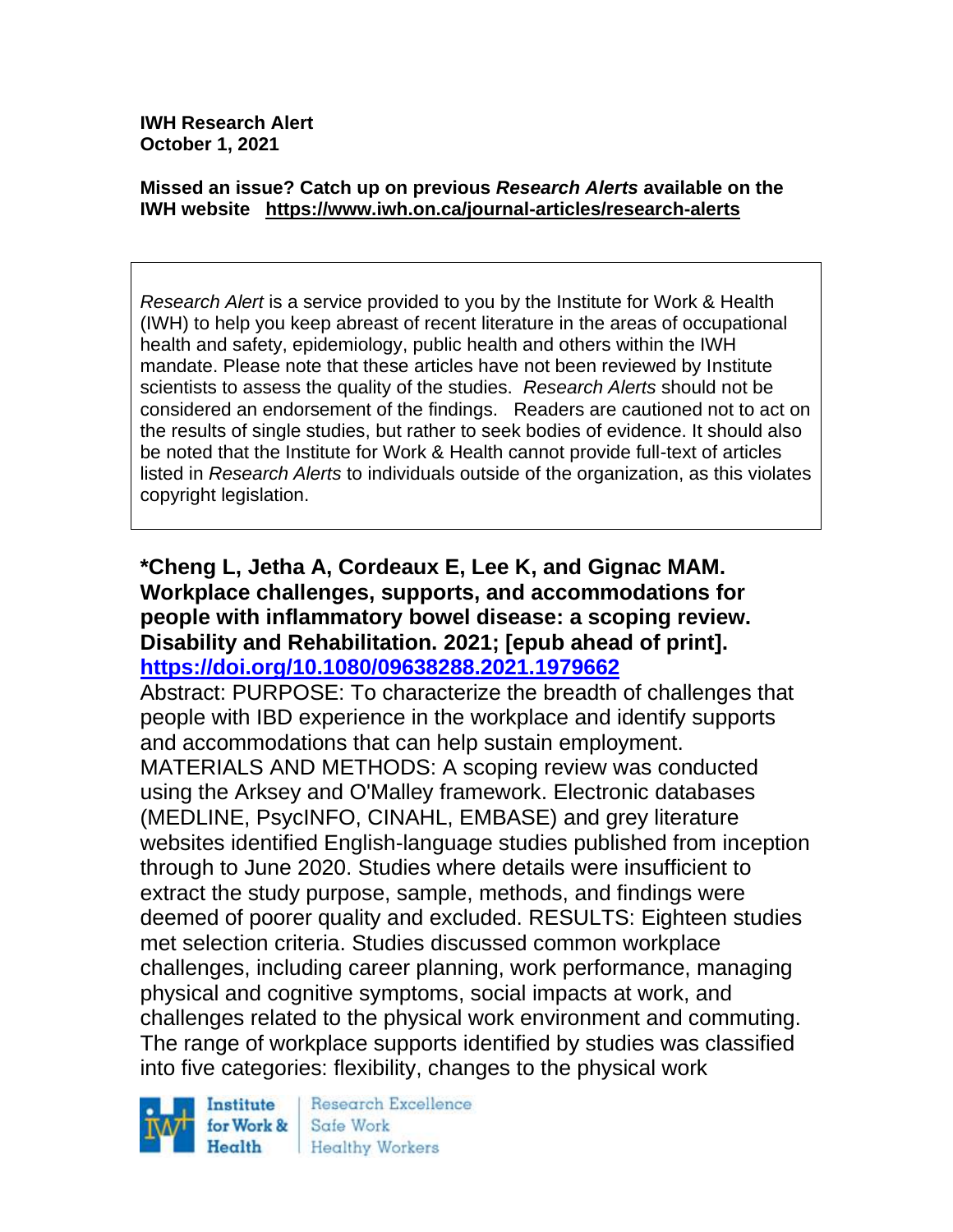environment, social support, self-management strategies, and extended health benefits. CONCLUSIONS: IBD research typically has been descriptive and focused on broad characterizations of workplace challenges and supports. Future work needs to examine causal pathways and assess the efficacy of workplace supports, as well as conduct subgroup analyses and develop resources to facilitate communication and accommodation planning between workers living with IBD and their employers. Implications for Rehabilitation Rehabilitation professionals can play an important role in supporting people working with inflammatory bowel disease (IBD) by identifying accommodations and ways to make work environments more supportive. Providing rehabilitation support to people with IBD goes beyond symptom management and needs to consider the broader social, policy, and environmental challenges of employment

### **\*Havaei F, Smith P, Oudyk J, and Potter GG. The impact of the COVID-19 pandemic on mental health of nurses in British Columbia, Canada using trends analysis across three time points. Annals of Epidemiology. 2021; 62:7-12.**

**<https://doi.org/10.1016/j.annepidem.2021.05.004> [open access]** Abstract: PURPOSE: This study examined trends over time in the prevalence of anxiety and depression among Canadian nurses: 6 months before, 1-month after, and 3 months after COVID-19 was declared a pandemic. METHODS: This study adopted a repeated cross-sectional design and surveyed unionized nurses in British Columbia (BC), Canada on three occasions: September 2019 (Time 1, prepandemic), April 2020 (Time 2, early-pandemic) and June 2020 (Time 3). RESULTS: A total of 10,117 responses were collected across three timepoints. This study found a significant increase of 10% to 15% in anxiety and depression between Time 1 and 2, and relative stability between Time 2 and 3, with Time 3 levels still higher than Time 1 levels. Cross-sector analyses showed similar patterns of findings for acute care and community nurses. Long-term care nurses showed a two-fold increase in the prevalence of anxiety early pandemic, followed by a sharper decline mid pandemic. CONCLUSIONS: COVID-19 has had short- and mid-term mental health implications for BC nurses particularly among those in the long-term care sector. Future research should evaluate the impact of COVID-19 on the mental health of health workers in different

Institute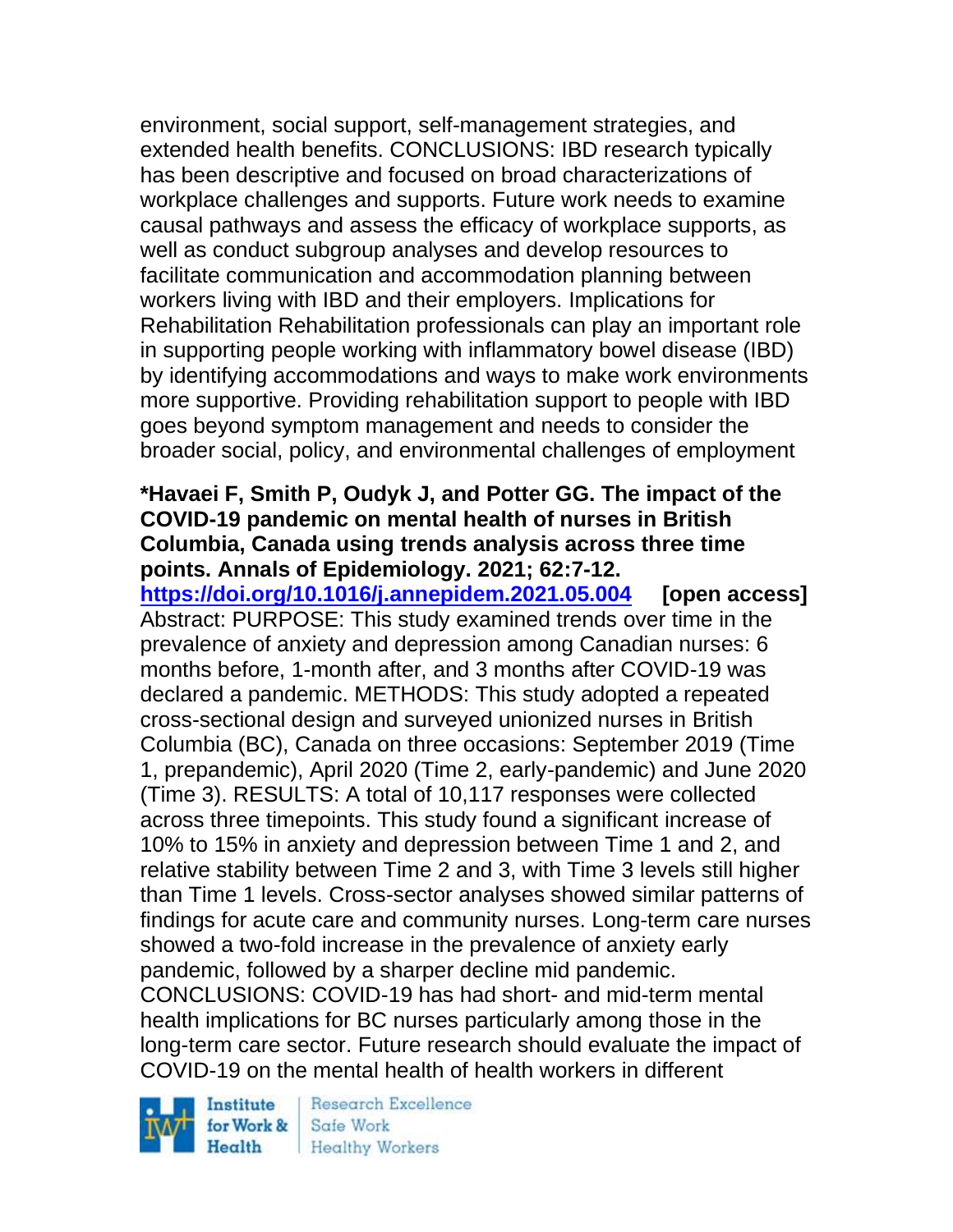contexts, such as jurisdictional analyses, and better understand the long-term health and labor market consequences of elevated mental health symptoms over an extended time period

### **\*Sale JEM, Gignac M, Frankel L, Thielke S, Bogoch E, Elliot-Gibson V, et al. Perspectives of patients with depression and chronic pain about bone health after a fragility fracture: a qualitative study. Health Expectations. 2021; [epub ahead of print].**

# **<https://doi.org/10.1111/hex.13361>**

Abstract: Background: Compromised bone health is often associated with depression and chronic pain. Objective: To examine: (1) the experience of existing depression and chronic nonfracture pain in patients with a fragility fracture; and (2) the effects of the fracture on depression and pain. Design: A phenomenological study guided by Giorgi's analytical procedures. Setting and participants: Fracture patients who reported taking prescription medication for one or more comorbidities, excluding compromised bone health. Main variables studied: Patients were interviewed within 6 weeks of their fracture, and 1 year later. Interview questions addressed the recent fracture and patients' experience with bone health and their other health conditions, such as depression and chronic pain, including the medications taken for these conditions. Results: Twenty-six patients (5 men, 21 women) aged 45-84 years old with hip ( $n = 5$ ) and nonhip (n = 21) fractures were recruited. Twenty-one participants reported depression and/or chronic nonfracture pain, of which seven reported having both depression and chronic pain. Two themes were consistent, based on our analysis: (1) depression and chronic pain overshadowed attention to bone health; and (2) the fracture exacerbated reported experiences of existing depression and chronic pain. Conclusion: Experiences with depression and pain take priority over bone health and may worsen as a result of the fracture. Health care providers treating fragility fractures might ask patients about depression and pain and take appropriate steps to address patients' more general emotional and physical state. Patient contribution: A patient representative was involved in the study conception, data interpretation and manuscript writing.

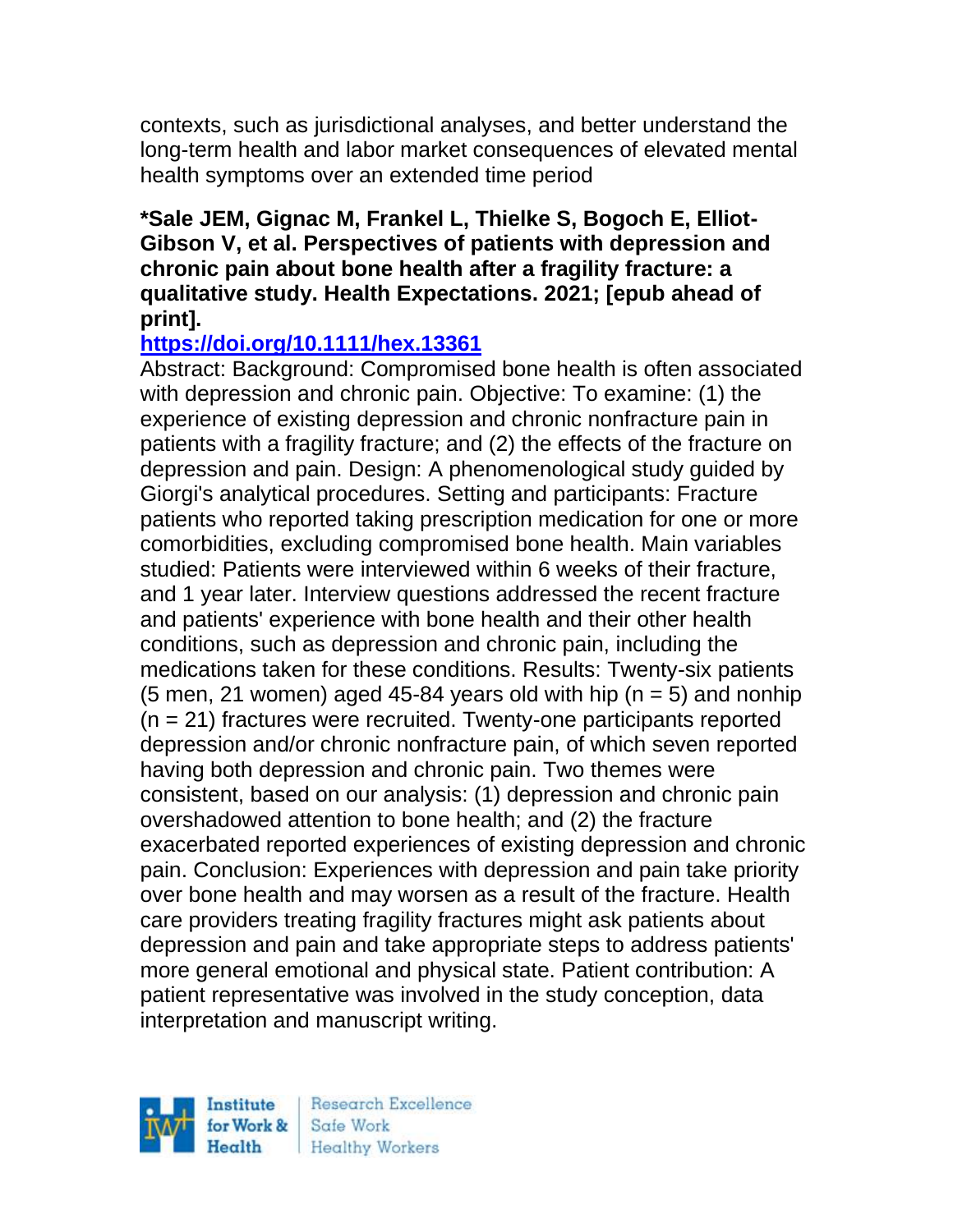# **Awada M, Lucas G, Becerik-Gerber B, and Roll S. Working from home during the COVID-19 pandemic: impact on office worker productivity and work experience. Work. 2021; 69(4):1171-1189. <https://doi.org/10.3233/WOR-210301>**

Abstract: BACKGROUND: With the COVID-19 pandemic, organizations embraced Work From Home (WFH). An important component of transitioning to WFH is the effect on workers, particularly related to their productivity and work experience. OBJECTIVES: The objective of this study is to examine how worker-, workspace-, and work-related factors affected productivity and time spent at a workstation on a typical WFH day during the pandemic. METHODS: An online questionnaire was designed and administered to collect the necessary information. Data from 988 respondents were included in the analyses. RESULTS: Overall perception of productivity level among workers did not change relative to their inoffice productivity before the pandemic. Female, older, and highincome workers were likely to report increased productivity. Productivity was positively influenced by better mental and physical health statuses, having a teenager, increased communication with coworkers and having a dedicated room for work. Number of hours spent at a workstation increased by approximately 1.5 hours during a typical WFH day. Longer hours were reported by individuals who had school age children, owned an office desk or an adjustable chair, and had adjusted their work hours. CONCLUSION: The findings highlight key factors for employers and employees to consider for improving the WFH experience

### **Bougioukas KI, Vounzoulaki E, Mantsiou CD, Papanastasiou GD, Savvides ED, Ntzani EE, et al. Global mapping of overviews of systematic reviews in healthcare published between 2000 and 2020: a bibliometric analysis. Journal of Clinical Epidemiology. 2021; 137:58-72.**

# **<https://doi.org/10.1016/j.jclinepi.2021.03.019>**

Abstract: OBJECTIVE: To conduct a bibliometric analysis using a large sample of overviews of systematic reviews (OoSRs) and reveal research trends and areas of interest about these studies. STUDY DESIGN AND SETTING: We searched MEDLINE, Scopus and Cochrane Database of Systematic Reviews from 1/1/2000 to 15/10/2020. We used Scopus meta-data and two authors recorded

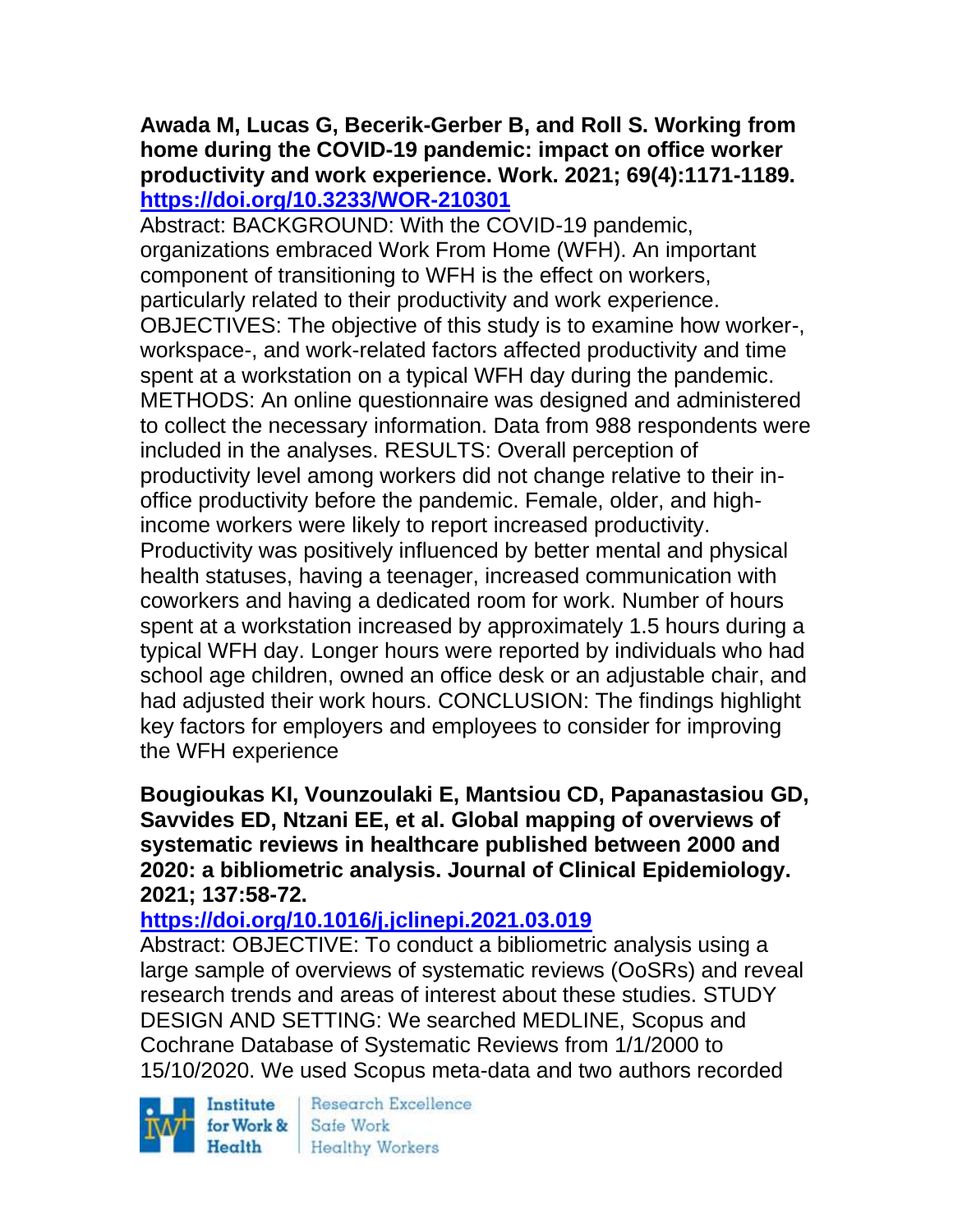supplementary information independently. We summarized the data using frequencies with percentages. RESULTS: A total of 1558 studies were considered eligible for analysis. We found that the publications have been increasing yearly and their nomenclature was not uniform (the most frequent label in the title was "overview of systematic reviews"). The largest number of papers and the most cited ones were published by corresponding authors from the UK. The publications were distributed across 737 scholarly journals and many of them were published in the field of complementary/alternative medicine, psychiatry/psychology, nutrition/dietetics, and pediatrics. The co-authorship analysis revealed collaborations among countries. The most common clinical conditions were depression, diabetes, cancer, dementia, pain, cardiovascular disease, stroke, obesity, and schizophrenia. CONCLUSION: OoSRs have recently become a popular approach of evidence synthesis. International collaborations between overview authors from countries with increased research productivity and countries with less research activity should be encouraged

### **Curry AE, Pfeiffer MR, Metzger KB, Carey ME, and Cook LJ. Development of the integrated New Jersey Safety and Health Outcomes (NJ-SHO) data warehouse: catalysing advancements in injury prevention research. Injury Prevention. 2021; 27(5):472- 478.**

### **<https://doi.org/10.1136/injuryprev-2020-044101>**

Abstract: OBJECTIVE: Our objective was to describe the development of the New Jersey Safety and Health Outcomes (NJ-SHO) data warehouse-a unique and comprehensive data source that integrates state-wide administrative databases in NJ to enable the field of injury prevention to address critical, high-priority research questions. METHODS: We undertook an iterative process to link data from six state-wide administrative databases from NJ for the period of 2004 through 2018: (1) driver licensing histories, (2) traffic-related citations and suspensions, (3) police-reported crashes, (4) birth certificates, (5) death certificates and (6) hospital discharges (emergency department, inpatient and outpatient). We also linked to electronic health records of all NJ patients of the Children's Hospital of Philadelphia network, census tract-level indicators (using geocoded residential addresses) and state-wide Medicaid/Medicare

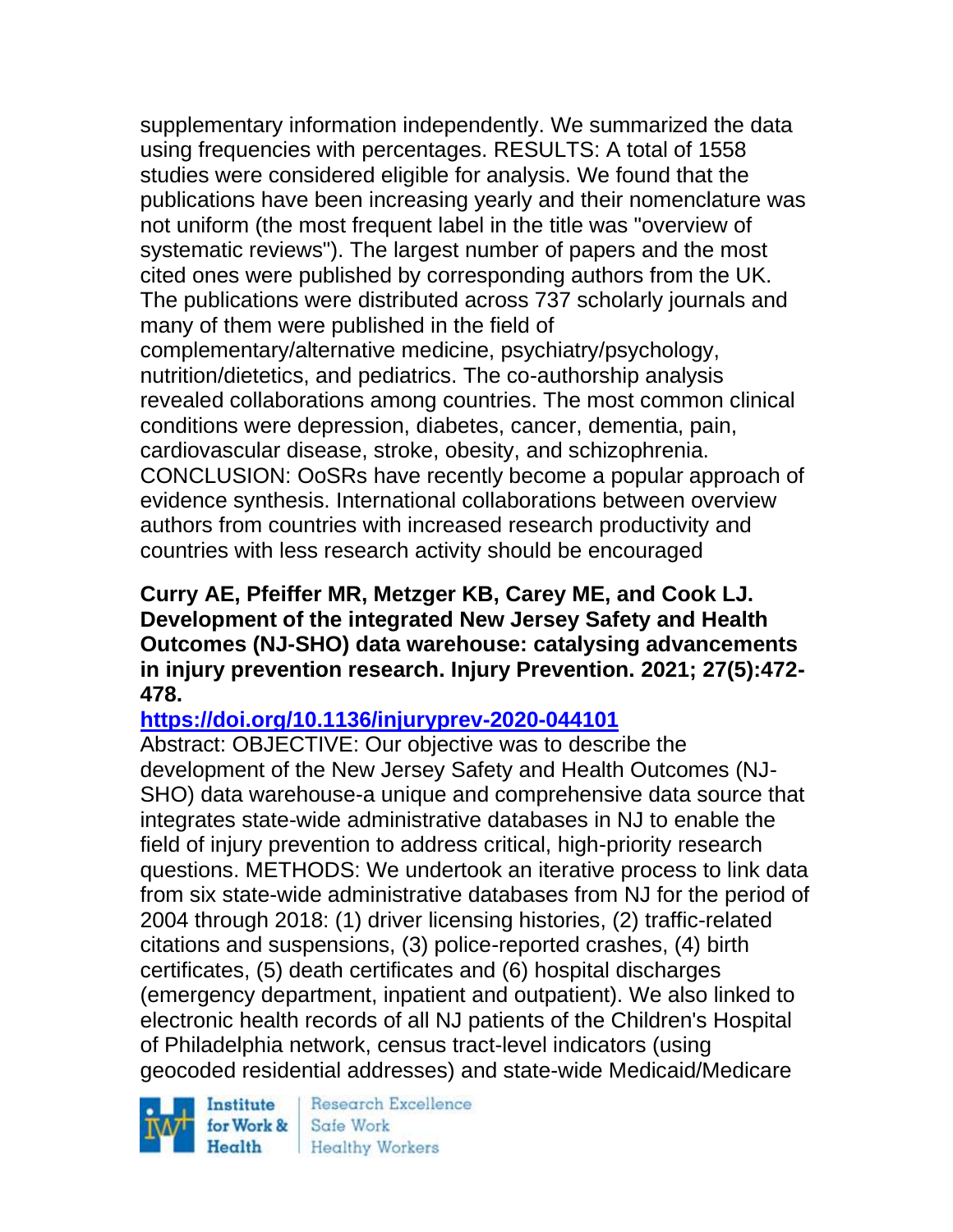data. We used several metrics to evaluate the quality of the linkage process. RESULTS: After the linkage process was complete, the NJ-SHO data warehouse included linked records for 22.3 million distinct individuals. Our evaluation of this linkage suggests that the linkage was of high quality: (1) the median match probability-or likelihood of a match being true-among all accepted pairs was 0.9999 (IQR: 0.9999- 1.0000); and (2) the false match rate-or proportion of accepted pairs that were false matches-was 0.0063. CONCLUSIONS: The resulting NJ-SHO warehouse is one of the most comprehensive and rich longitudinal sources of injury data to date. The warehouse has already been used to support numerous studies and is primed to support a host of rigorous studies in the field of injury prevention

#### **Doan T, Ha V, Leach L, and La A. Mental health: who is more vulnerable to high work intensity? Evidence from Australian longitudinal data. International Archives of Occupational & Environmental Health. 2021; 94(7):1591-1604. <https://doi.org/10.1007/s00420-021-01732-9>**

Abstract: AIM: The adverse impacts of exposure to work intensity on mental health have been widely studied. However, there is a lack of research examining who is most vulnerable in terms of position on the mental health distribution. The current study aims to: (a) initially estimate the average impacts of work intensity on workers' mental health in Australia, and then (b) estimate the extent to which this effect varies across the mental health distribution. MATERIALS AND METHODS: The current study uses data from waves 2005--2017 of the Household Income and Labour Dynamics in Australia (HILDA) survey. It first employs Average Treatment Effect (ATE) to provide a baseline/average treatment effect for the whole population, and then applies Quantile Regression fixed effects models for various quantiles on the mental health distribution. DISCUSSION AND CONCLUSION: The baseline estimates show that there are significantly negative effects of work intensity on mental health for the whole population, but importantly the quantile fixed effect estimates show that these adverse effects are substantially stronger for those with the poorest mental health (i.e. at the bottom of the distribution). When ATE alone is estimated, the significant effect is averaged over the mental health distribution, missing important information regarding the heterogeneity of the effect. The findings have important implications



Research Excellence Safe Work **Healthy Workers**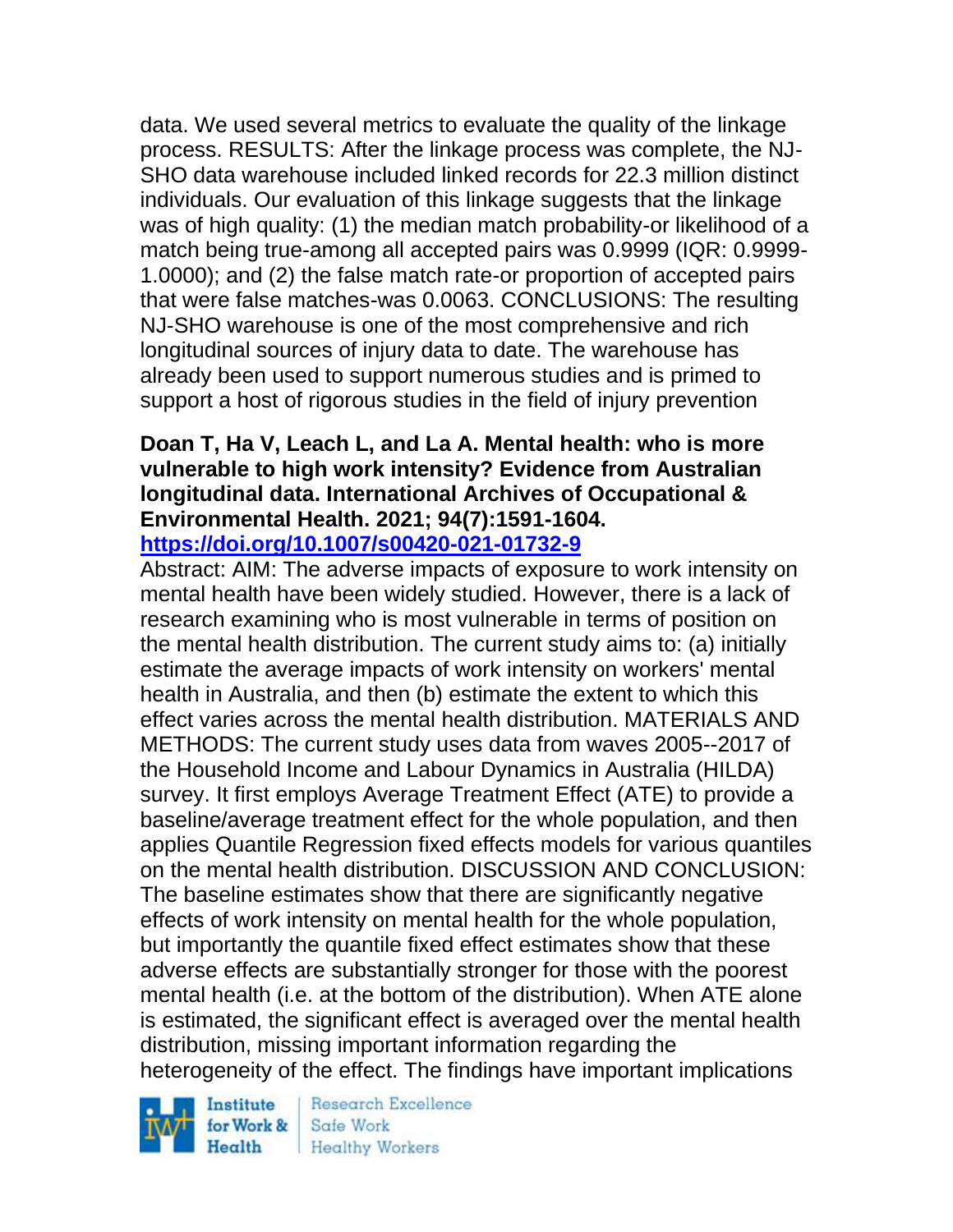for understanding and reducing mental health inequality, particularly inequality driven by workplace stress. First, they align with existing research demonstrating the importance of reducing psychosocial job stressors. Second, given workers with mental health problems were most susceptible to the adverse effects of work intensity, there is a need to offer additional support (and be sensitive of workloads) for this group in particular

**Erlich M. Misclassification in construction: the original gig economy. ILR Review. 2021; 74(5):1202-1230. <https://doi.org/10.1177/0019793920972321>** 

# **Grund C and Rubin M. The role of employees' age for the relation between job autonomy and sickness absence. Journal of Occupational & Environmental Medicine. 2021; 63(9):800-807. <https://doi.org/10.1097/JOM.0000000000002239>**

Abstract: Objective: We investigate whether job autonomy is associated with employees' sickness absence. In particular, we examine the role of employees' age for this relationship. Methods: We can make use of the representative German Study of Mental Health at Work data (n = 3099 employees) and control for relevant covariates. Results: Applying theoretical consideration such as the Job Demand Control Model, we do find evidence for an inverse relation between employees' job autonomy and days of sickness absence. This relation is only weakly mediated by job satisfaction and particularly relevant for more senior employees. Conclusions: Theoretical implications are aimed at extending the existing theoretical models by individuals age and derive age-specific propositions. Managerial implications include recommendations which directly affect the individuals work content with regard to the use of our definition of job autonomy.

**Gwynn RC. Health inequity and the unfair impact of the COVID-19 pandemic on essential workers. American Journal of Public Health. 2021; 111(8):1459-1461. <https://doi.org/10.2105/AJPH.2021.306386>** 

**Lambert SJ and Haley A. Implementing work scheduling regulation: compliance and enforcement challenges at the local** 

Institute for Work & Safe Work Health

Research Excellence Healthy Workers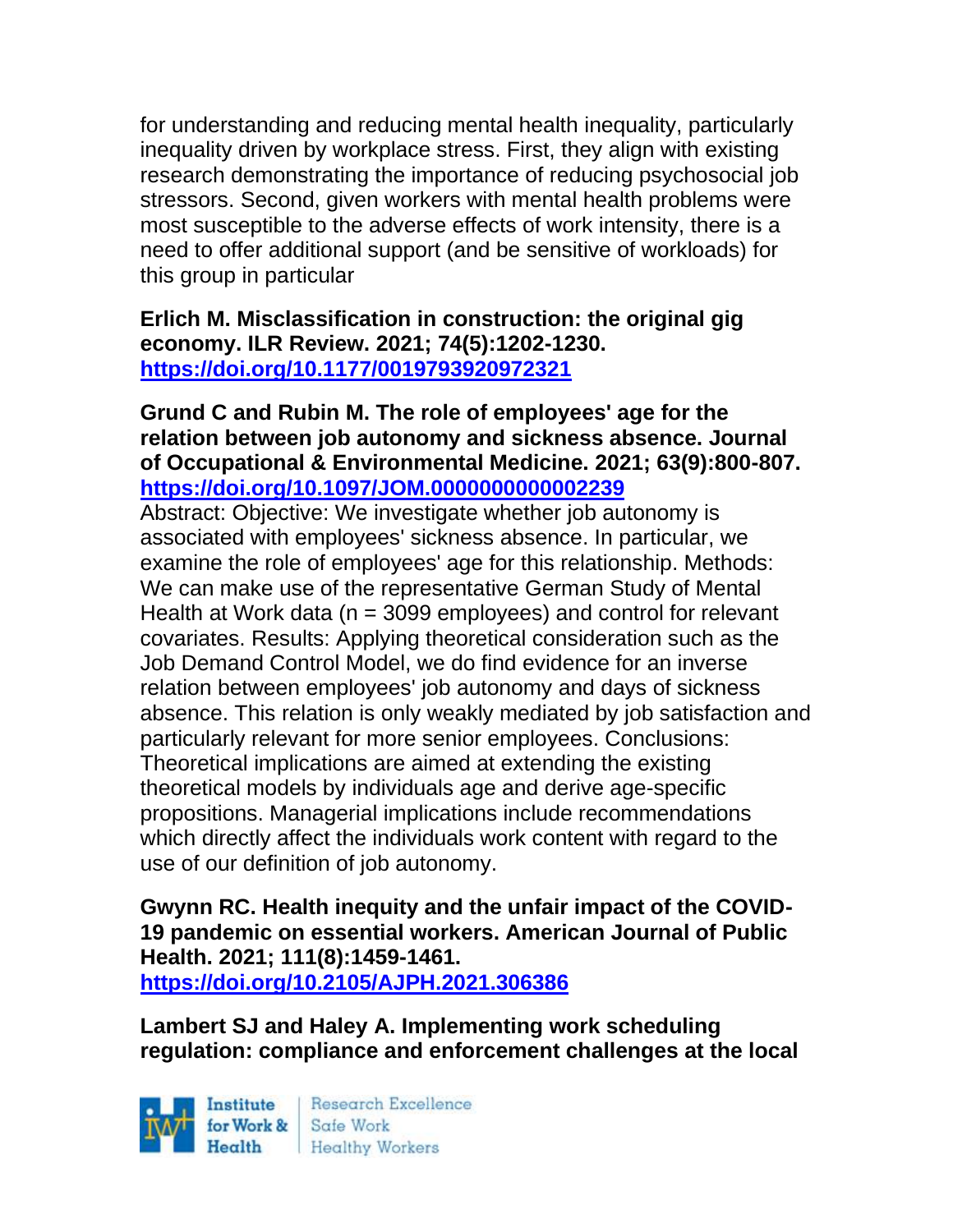## **level. ILR Review. 2021; 74(5):1231-1257. <https://doi.org/10.1177/00197939211031227>**

# **van Lennep JHPA, Trossel F, Perez RSGM, Otten RHJ, van Middendorp H, Evers AWM, et al. Placebo effects in low back pain: a systematic review and meta-analysis of the literature. European Journal of Pain. 2021; 25(9):1876-1897.**

**<https://doi.org/10.1002/ejp.1811>** 

Abstract: Background and objective: The current treatments of primary musculoskeletal low back pain (LBP) have a low to moderate efficacy, which might be improved by looking at the contribution of placebo effects. However, the size of true placebo effects in LBP is unknown. Therefore, a systematic review and meta-analysis were executed of randomized controlled trials investigating placebo effects in LBP. Databases and data treatment: The study protocol was registered in the international prospective register of systematic reviews Prospero (CRD42019148745). A literature search (in PubMed, Embase, The Cochrane Library, CINAHL and PsycINFO) up to 2021 February 16th yielded 2,423 studies. Two independent reviewers assessed eligibility and risk of bias. Results: Eighteen studies were eligible for the systematic review and 5 for the metaanalysis. Fourteen of the 18 studies were clinical treatment studies, and 4 were experimental studies specifically assessing placebo effects. The clinical treatment studies provided varying evidence for placebo effects in chronic LBP but insufficient evidence for acute and subacute LBP. Most experimental studies investigating chronic LBP revealed significant placebo effects. The meta-analysis of 5 treatment studies investigating chronic LBP depicted a significant moderate effect size of placebo for pain intensity (SMD  $= 0.57$ ) and disability (SMD = 0.52). Conclusions: This review shows a significant contribution of placebo effects to chronic LBP symptom relief in clinical and experimental conditions. The meta-analysis revealed that placebo effects can influence chronic LBP intensity and disability. However, additional studies are required for more supporting evidence and evidence for placebo effects in acute or subacute LBP. Significance: This systematic review and meta-analysis provides evidence of true placebo effects in low back pain (LBP). It shows a significant contribution of placebo effects to chronic LBP symptom relief. The results highlight the importance of patient- and context-

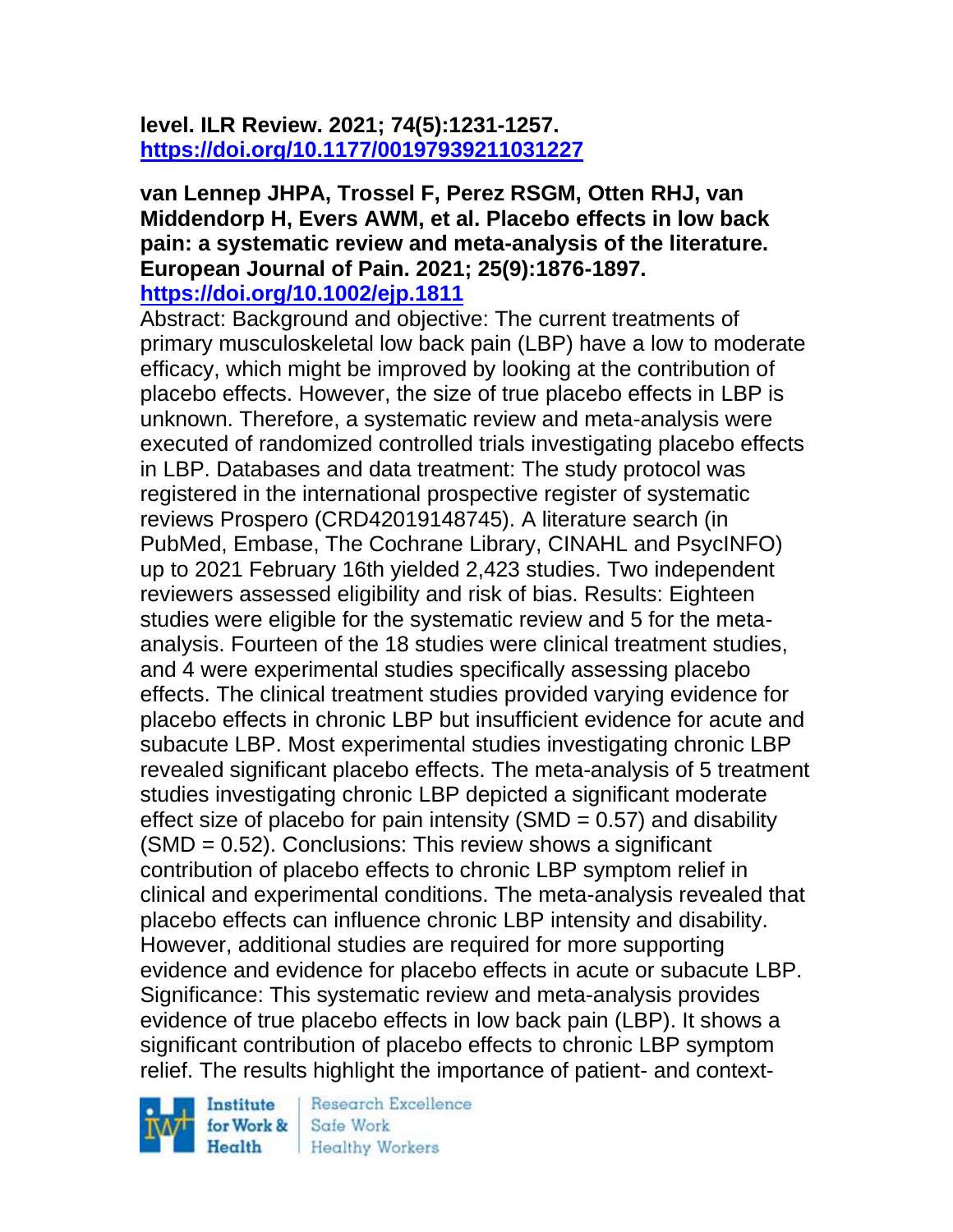related factors in fostering treatment effects in this patient group. New studies could provide insight into the potential value of actively making use of placebo effects in clinical practice.

# **Lork K, Holmgren K, and Danielsson L. A short work-directed rehabilitation to promote work capacity while depressed and anxious: a qualitative study of workers' experiences. Disability and Rehabilitation. 2021; 43(17):2487-2496.**

**<https://doi.org/10.1080/09638288.2019.1704893>** 

Abstract: PURPOSE: Most people with common mental disorders are working despite symptoms. This study explores individuals' experiences of a work-directed rehabilitation, provided by occupational therapists and physiotherapists, aiming to promote work capacity in persons with common mental disorders. METHODS: A qualitative content analysis was used, and 11 women and 8 men with depression or anxiety disorder were interviewed. They were 25-66 years old, had different occupations and were working full or parttime. RESULTS: The participants experienced a process interpreted as Increasing belief in one's capacity through supported reflection and practice. This theme reflects the shifting between "reflecting" and "doing" through rehabilitation and the growing hope for change. The increasing belief in one's capacity was developed through three stages, comprised of the categories To be supported by a professional, To realise things about oneself and To try new strategies for change. CONCLUSIONS: Strategies suggested by occupational therapists and physiotherapists have the potential to promote work capacity in people who are working while depressed and anxious. The results may deepen the understanding among rehabilitation professionals about the importance of a person-centred approach to people with common mental disorders, and to combine reflection and practical exercises to support the development of workrelated strategies. Implications for rehabilitation Work-directed rehabilitation provided by occupational therapists and/or physiotherapists is beneficial to people with common mental disorders. Rehabilitation professionals should focus on facilitating self-efficacy among people with common mental disorders. An individualised person-centred approach seems important in order to initiate change

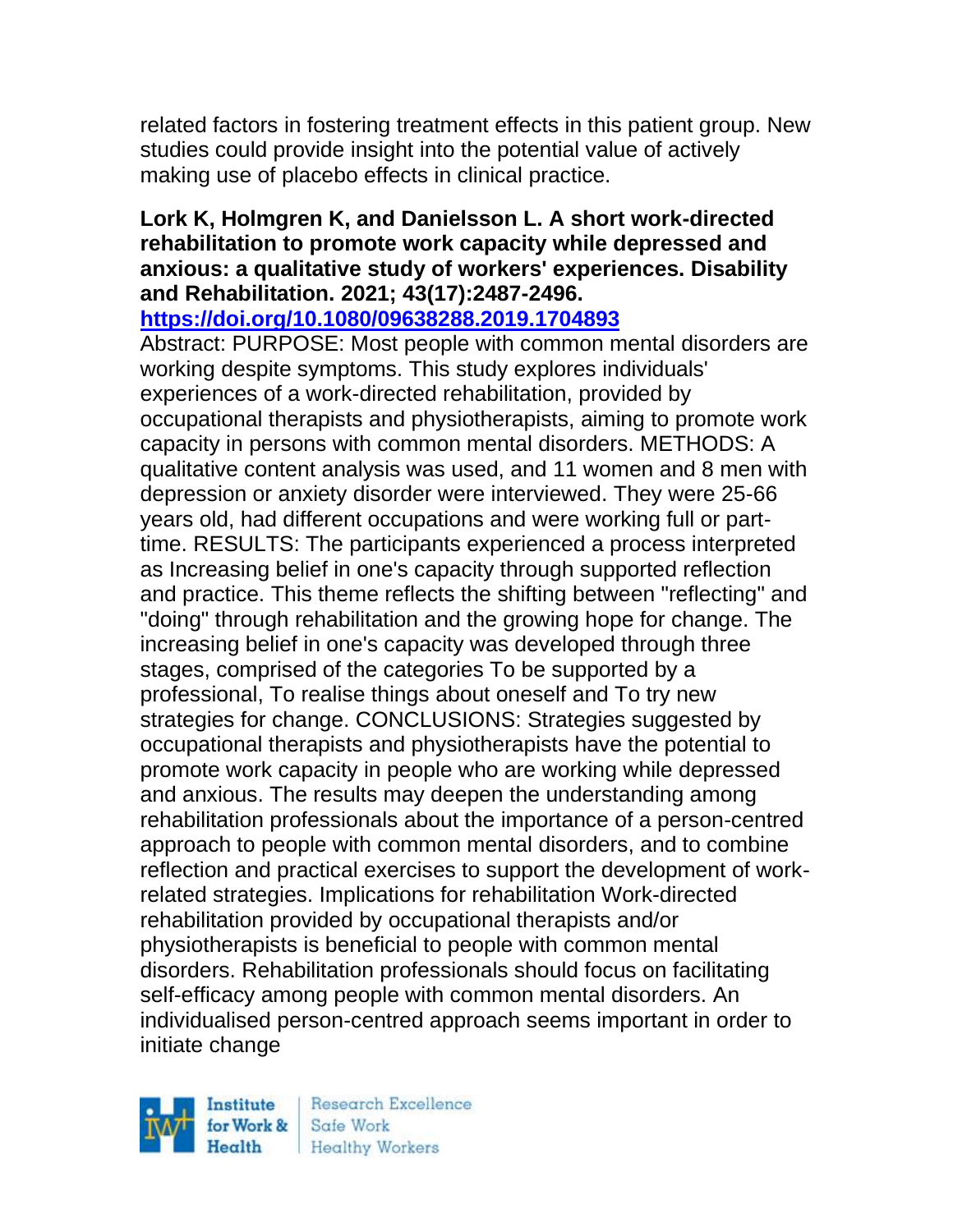**Nankongnab N, Kongtip P, Tipayamongkholgul M, Silpasuwan P, Kaewboonchoo O, Luksamijarulkul P, et al. Occupational hazards, health conditions and personal protective equipment used among healthcare workers in hospitals, Thailand. Human and Ecological Risk Assessment. 2021; 27(3):804-824. <https://doi.org/10.1080/10807039.2020.1768824> [open access]** Abstract: This cross-sectional study aimed to evaluate occupational hazards, health conditions and personal protective equipment used among healthcare workers. Information from the sample size of 1,128 healthcare workers were collected using questionnaires. The healthcare workers participated in this study were from five departments including inpatient, outpatient, surgery and anesthesia, nutrition service and hospital support services departments in five hospitals in Thailand. The results indicated that the majority of healthcare workers were female; these healthcare workers work 9.0 to 11.1 hours/day on average and were exposed to several chemical, biological and physical hazards. The healthcare workers in the nutrition service department reported the highest percentage of musculoskeletal disorder and respiratory problems. The highest percentage of skin problems were reported by healthcare workers in surgery and anesthesia department. The results showed musculoskeletal disorder, respiratory and skin problem significantly differed among healthcare workers in the five departments including the wrists/hands ( $p = 0.024$ ), upper back ( $p = 0.009$ ), chest pain symptoms ( $p = 0.004$ ), and dry/wound symptoms ( $p = 0.013$ ). Healthcare workers did not have adequate protection from workrelated hazards in their workplace. Health education programs, control measures and organizational policies should be implemented to mitigate the hazards for healthcare workers in hospitals

**Newman PA, Guta A, and Black T. Ethical considerations for qualitative research methods during the COVID-19 pandemic and other emergency situations: navigating the virtual field. International Journal of Qualitative Methods. 2021; 20:1-12. <https://doi.org/10.1177/16094069211047823>** 

**Orellana C, Kreshpaj B, Burstrom B, Davis L, Frumento P, Hemmingsson T, et al. Organisational factors and underreporting of occupational injuries in Sweden: a population-**

Institute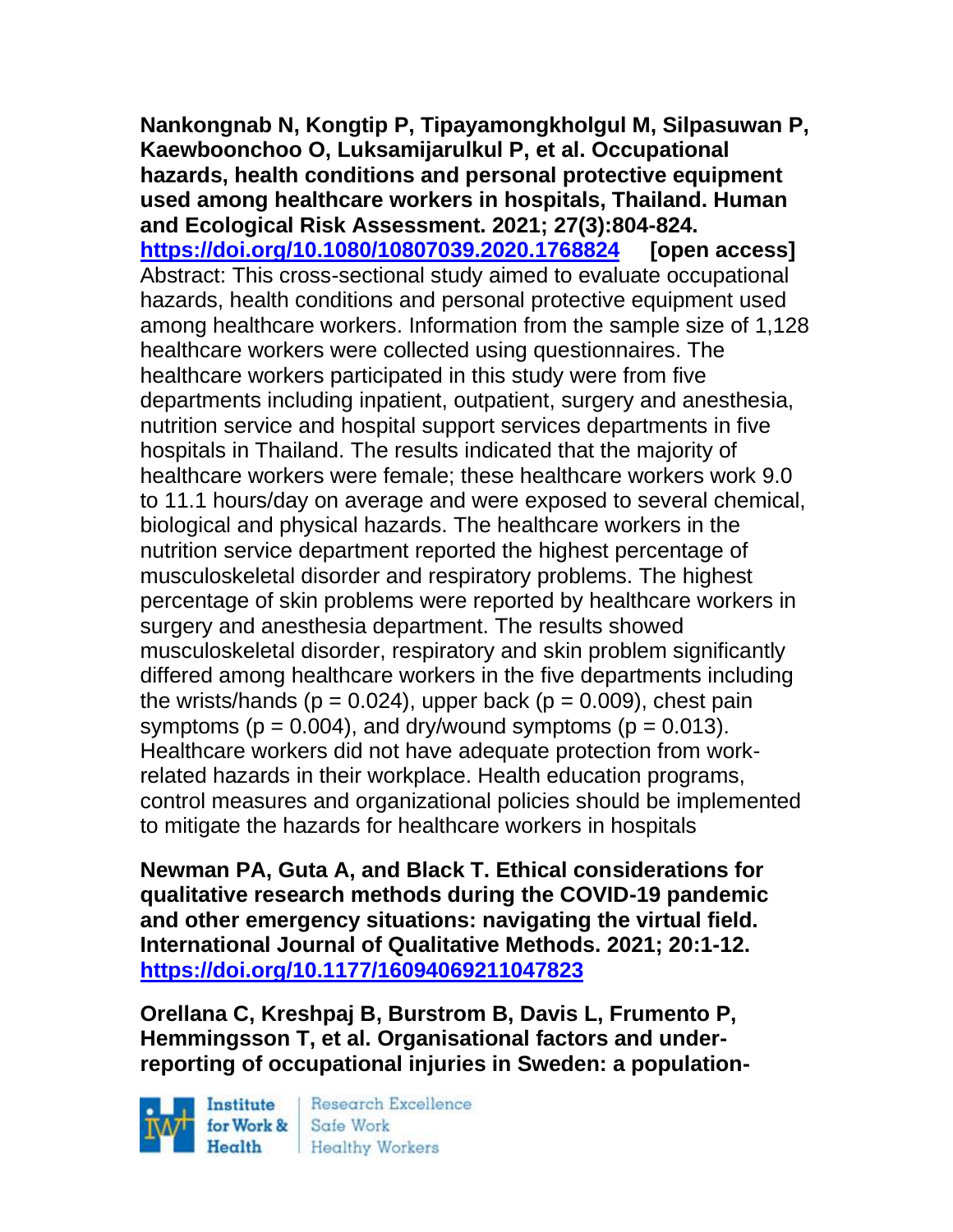#### **based study using capture-recapture methodology. Occupational and Environmental Medicine. 2021; 78(10):745-752. <https://doi.org/10.1136/oemed-2020-107257>**

Abstract: OBJECTIVE: To estimate the magnitude of under-reporting of non-fatal occupational injuries (OIs) by different organisational factors in Sweden for the year 2013. METHODS: Capture-recapture methods were applied using two data sources: (1) the national OI register and (2) records from a labour market insurance company. To assure comparability of data sources, the analysis was restricted to the public sector and private companies with at least 50 employees. OIs were matched using personal identification number and reported injury dates  $(\pm 7 \text{ days})$ . Organisational factors were obtained from the national labour market register and injury severity (no healthcare/only outpatient/hospitalised) from the National Patient Register. Total number of OIs and ascertainment by data sources were estimated assuming data source independence. RESULTS: There were an estimated 98 493 OIs in 2013. Completeness of reporting OIs to the national register and to the insurance company was estimated at 73% and 43%, respectively. No report to either source was estimated at 15 000 OIs (~15%). Under-reporting to the national register differed by selected organisational factors, being higher among organisations in the public sector, those with more females, with a younger workforce and with a higher proportion of immigrants. Overall under-reporting was more common in agriculture (19.7%), other services (19.3%), commerce and hospitality (19.1%), health (18.4%) and education (18.4%). Under-reporting decreased as injury severity increased, with little variations across sectors of economic activity. CONCLUSIONS: Results suggest considerable under-reporting of OIs in Sweden and differential under-reporting by organisational factors. Results are relevant for official estimates of burden and for setting priorities for workplace safety and prevention

# **Tsang A and Maden M. CLUSTER searching approach to inform evidence syntheses: a methodological review. Research Synthesis Methods. 2021; 12(5):576-589.**

### **<https://doi.org/10.1002/jrsm.1502>**

Abstract: BACKGROUND: The CLUSTER model of searching was proposed as a systematic method of searching for studies for reviews of complex interventions. AIM: The method has not been evaluated

Institute